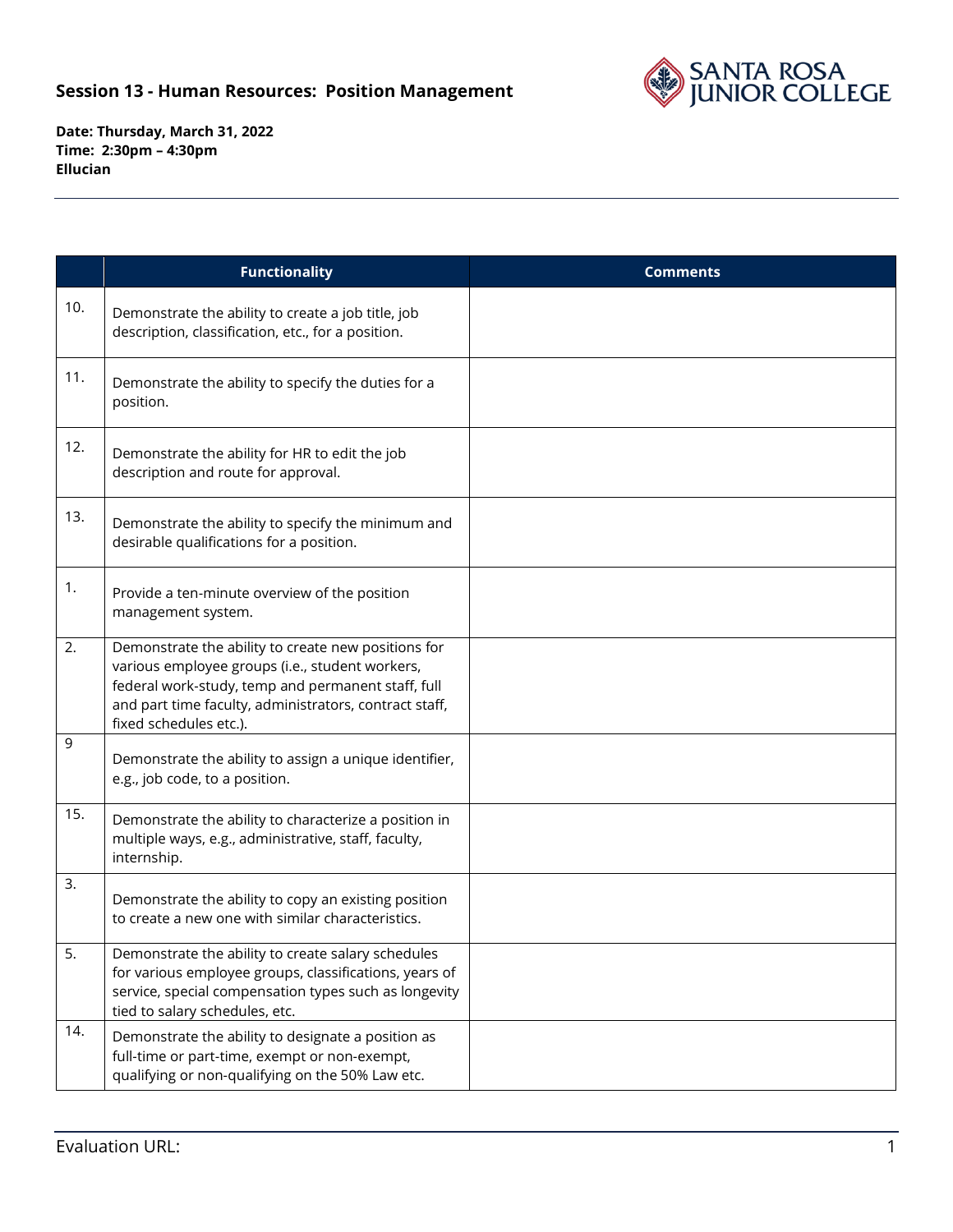## **Session 13 - Human Resources: Position Management**



**Date: Thursday, March 31, 2022 Time: 2:30pm – 4:30pm Ellucian**

|     | <b>Functionality</b>                                                                                                                                                                                                                                                                                                                                                                                 | <b>Comments</b> |
|-----|------------------------------------------------------------------------------------------------------------------------------------------------------------------------------------------------------------------------------------------------------------------------------------------------------------------------------------------------------------------------------------------------------|-----------------|
| 17. | Demonstrate the ability to characterize the work<br>hours, e.g., regular, night shift, split shift; ability to set<br>maximum hours and/or days for particular positions.                                                                                                                                                                                                                            |                 |
| 18. | Demonstrate the ability to assign a position to a<br>particular role within an organizational structure,<br>e.g., reporting to a particular supervisor and/or<br>multiple supervisors.                                                                                                                                                                                                               |                 |
| 6.  | Demonstrate the ability to encumber funds for a<br>position, including salary and benefits.                                                                                                                                                                                                                                                                                                          |                 |
| 8.  | Demonstrate the ability to allocate funding for a<br>position across multiple accounts -- by either<br>percentages or absolute dollar amounts-including<br>option to allocate premium/shift pay to different<br>budget codes.                                                                                                                                                                        |                 |
| 22. | Demonstrate the ability to specify whether position is<br>benefit-eligible                                                                                                                                                                                                                                                                                                                           |                 |
| 4.  | Demonstrate position history tracking. We need to<br>be able to see position history when position fte<br>changes, supervisor changes, budget code changes,<br>and title change of position itself. Also when we have<br>ended/abolished position and possible comment<br>areas to give reason for change(s). Also need to<br>demonstrate to show all employees that held that<br>specific position. |                 |
| 20. | Demonstrate the ability to assign a single employee<br>to multiple positions with varying pay rates, including<br>different retirement withholdings and reporting.                                                                                                                                                                                                                                   |                 |
| 23. | Demonstrate the ability to specify retirement system,<br>including ability to override for exceptions. Include<br>both STRS and PERS examples as well as other<br>retirement systems. Show how a single employee<br>can be assigned to more than one retirement<br>system.                                                                                                                           |                 |
| 16. | Show how non-resident employees can be identified<br>and tracked - including visa status. Show how<br>different tax rules and tax treaties can be applied<br>based on visa status                                                                                                                                                                                                                    |                 |
| 7.  | Demonstrate how the encumbrance is updated with<br>each payroll processed.                                                                                                                                                                                                                                                                                                                           |                 |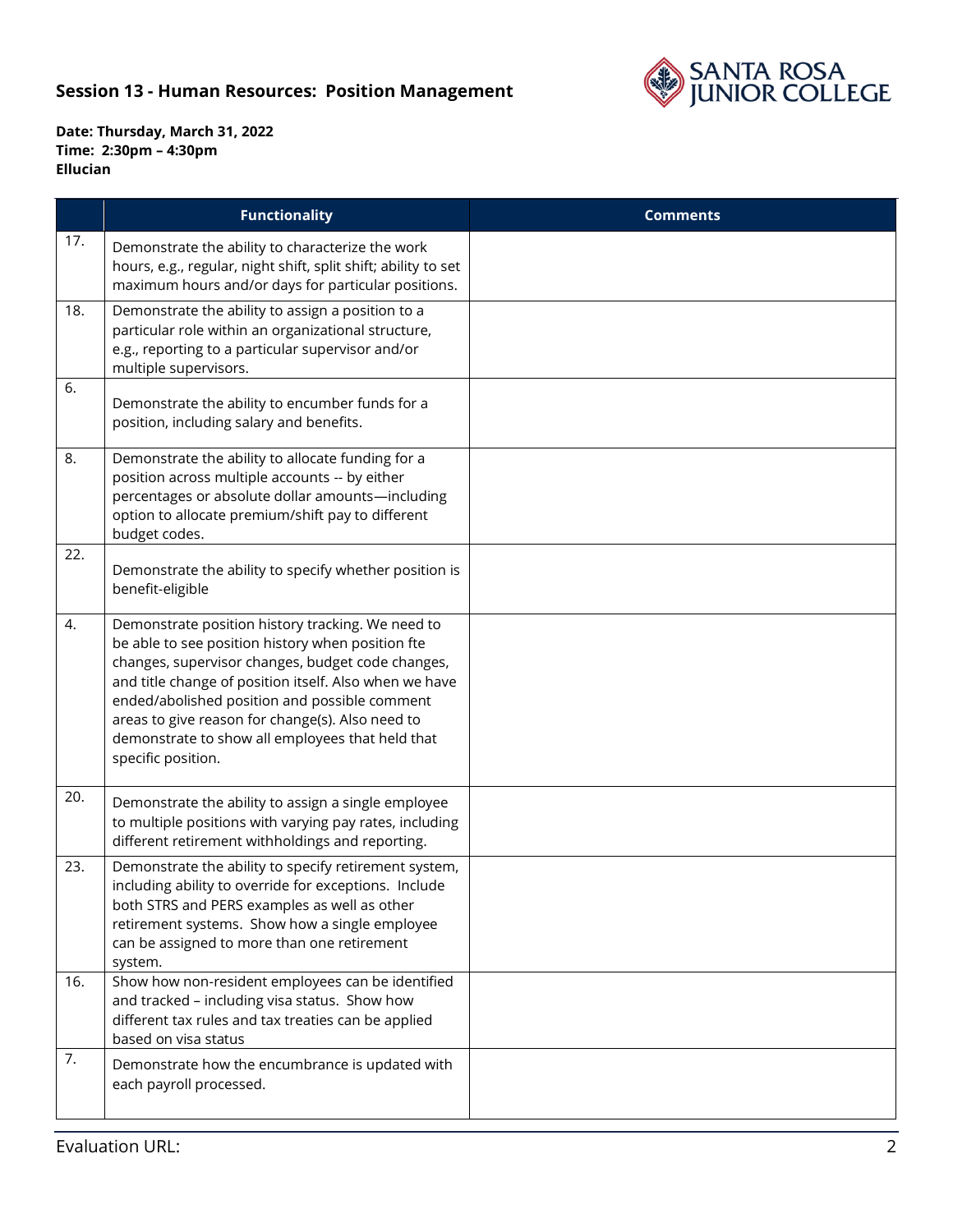## **Session 13 - Human Resources: Position Management**



**Date: Thursday, March 31, 2022 Time: 2:30pm – 4:30pm Ellucian**

|     | <b>Functionality</b>                                                                                                                                                                                                              | <b>Comments</b> |
|-----|-----------------------------------------------------------------------------------------------------------------------------------------------------------------------------------------------------------------------------------|-----------------|
|     | Show how payments are tied to - and reported on -<br>by position.                                                                                                                                                                 |                 |
| 21. | Demonstrate the ability to integrate with HR and<br>Finance and external agencies.                                                                                                                                                |                 |
| 19. | Demonstrate organization chart functionality with<br>positions. How employees fit into the overall<br>structure of the organization.<br>Create an org chart for Management team, Academic<br>Affairs, Student Services, Petaluma. |                 |